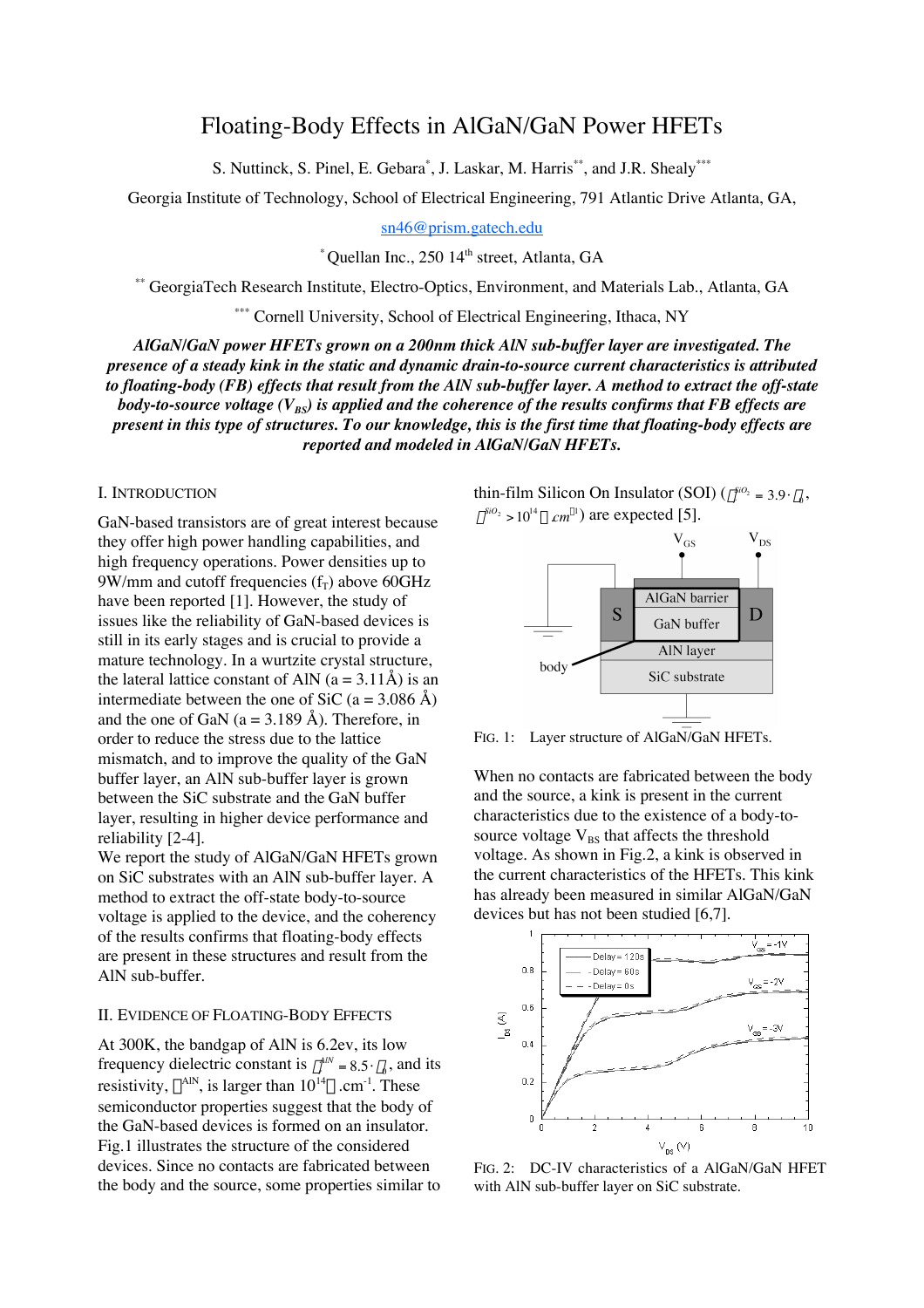When buffer-trapping effects are dominant, adding a delay between each drain-to-source voltage sweep gives time for the trapped carriers to relax, and the current characteristics become kink-free. In those devices, a delay of 2 minutes does not yield to a kink-free characteristic. In addition, pulsed-IV measurements (Fig.3) are performed and results still exhibit a current kink. Based on this measurement analysis, we attribute floating-body effects as the source of the kink.



Pulsed-IV characteristics of a AlGaN/GaN  $Fig.3:$ HFET with AlN sub-buffer layer on SiC substrate.

#### **III. MODELING OF FLOATING-BODY EFFECTS**

We propose to apply a method used in SOI technology [8] to extract the off-state FB voltage of our AlGaN/GaN HFETs. When the gate bias  $(V_{GS})$  is below the threshold voltage  $(V_{TH})$  the channel resistance is large and the transistor can be represented with the T-circuit shown in Fig.4.



FIG. 4: Equivalent circuit for large value of channel resistance.

The parasitic capacitances  $(C_{PG}$  and  $C_{PD}$ ) and the parasitic inductances  $(L<sub>D</sub>, L<sub>G</sub>, L<sub>S</sub>)$  result from the metal traces and the probing pads, their values are bias independent and are determined using conventional on-wafer de-embedding methods [9-10]. The parasitic capacitive and inductive elements are de-embedded from the measured Sparameters, which are then converted to the Zparameters. The remaining resistive and capacitive elements of the model are extracted at various  $V_{DS}$ for  $V_{GS}$ < $V_{TH}$  with the following set of equations:

$$
Z_{11} = R_G + R_S + \frac{1}{j\omega} \cdot \left[ \frac{1}{C_{GB}} + \frac{1}{C_{SB}} \right]
$$
  
\n
$$
Z_{12} = Z_{21} = R_S + \frac{1}{j\omega} \cdot \left[ \frac{1}{C_{SB}} \right]
$$
  
\n
$$
Z_{22} = R_D + R_S + \frac{1}{j\omega} \cdot \left[ \frac{1}{C_{DB}} + \frac{1}{C_{SB}} \right]
$$
  
\n(1)

Where  $R_G$ ,  $R_S$ , and  $R_D$  are the parasitic resistances and are associated with the technology and device geometry of the gate, source and drain, respectively.  $C_{SB}$  represents the source-body junction capacitance,  $C_{DB}$  the drain-body junction capacitance, and  $C_{GB}$  the gate-body capacitance. Once the source-body junction capacitance is extracted, the FB voltage is determined using the PN junction capacitance model:

$$
C_{SB}(V_{SB}) = \frac{C_{J0}}{\left(1 + \frac{V_{SB}}{V}\right)^m}
$$
 (2)

Where  $C_{i0}$  is the zero bias junction capacitance,  $V_{I}$ the junction built-in potential, m the junction grading coefficient, and V<sub>SB</sub> the FB voltage. This expression can be rewritten as:

$$
V_{BS} = V_J \cdot \left| 1 - \exp\left(\frac{\ln\left(\frac{C_{J0}}{C_{SB}}\right)}{m}\right) \right| \tag{3}
$$

Before using this relation, parameters  $V_J$ ,  $C_{J0}$ , and  $m$  must be determined. As presented in [8] the capacitance  $C_T$  that results from the series connection of  $C_{SB}$  and  $C_{DB}$  can be extracted from measured  $Z_{22}$ , and can also be approximated in a first order by:

$$
C_T = \frac{1}{\frac{1}{C_{SB}} + \frac{1}{C_{DB}}} \approx \frac{C_{J0}}{1 + \left(1 + \frac{V_{DS}}{V_J}\right)^m}
$$
(4)

This expression can be rewritten as:

$$
\frac{C_T}{C_{J0} - C_T} = \left(1 + \frac{V_{DS}}{V_J}\right)^{-m} \quad (5)
$$

Fig.5 illustrates the extraction of  $C_{10}$ ,  $V_1$  and m. Best fit analysis gives  $C_{10}$  =853fF,  $V_1$  = 1.75V and  $m = 0.11$ .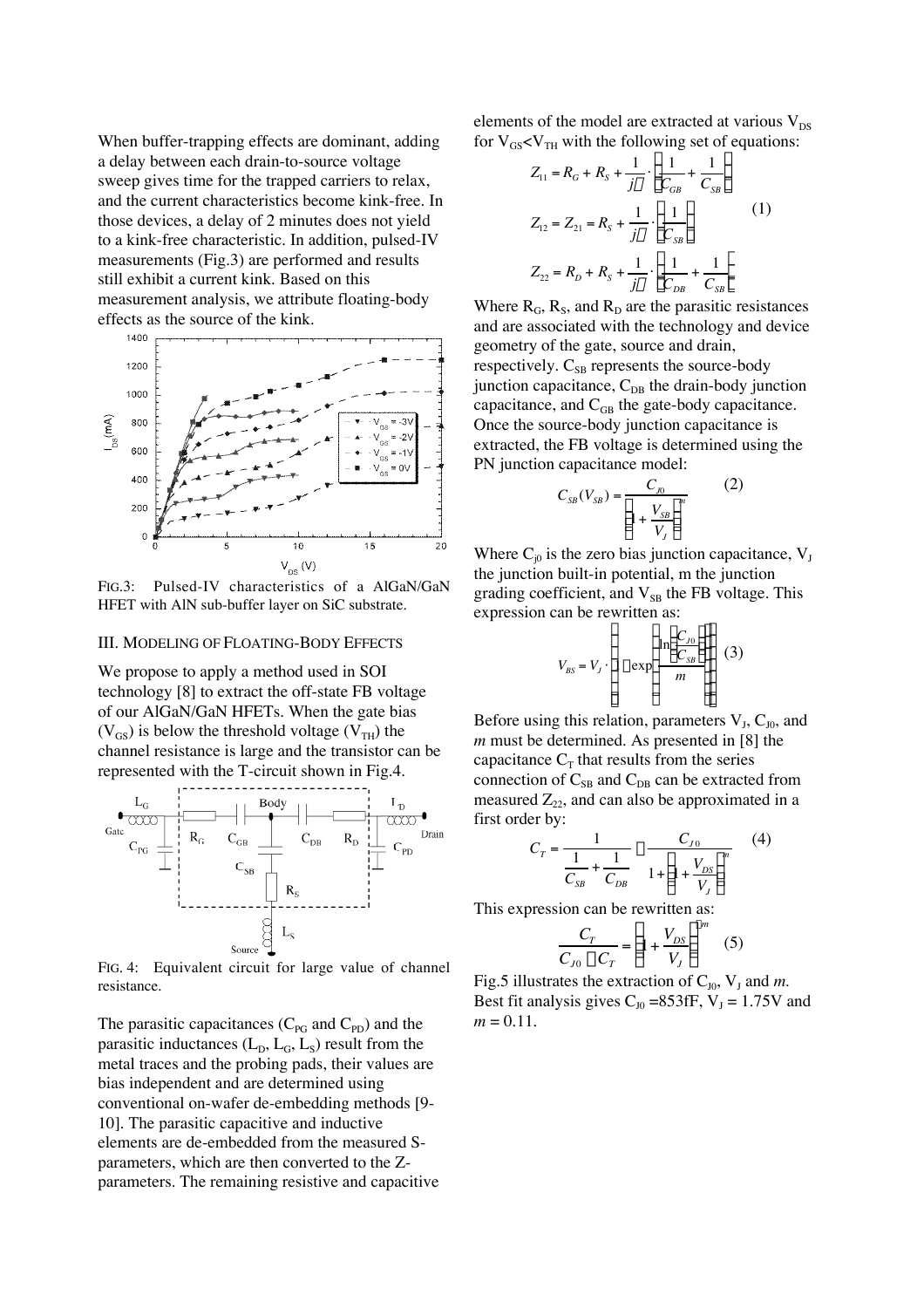

FIG.5: Plot of measured and modeled drain-source C-V data based on Eqn.5 for extraction of parameters m and  $V<sub>L</sub>$ .

Finally, Fig.6 and Fig.7, show the extracted capacitances and the off-state FB voltage of the device, respectively.



FIG.6: Extracted capacitances values versus drain voltage.



FIG.7: Extracted off-state body-to-source voltage versus drain bias.

## IV. CONCLUSION

The use of an AlN sub-buffer layer in an AlGaN/GaN structure improves the quality of the GaN buffer layer. However this added sub-buffer layer yields to effects similar to the ones observed in SOI technology. Some of these effects are undesirable and it is important to understand them

for improvement in device maturity. We reported the existence of floating-body effects in the studied AlGaN/GaN HFETs grown on a 200nm thick insulating AlN sub-buffer layer, and we extracted the off-state body-to-source voltage. To our knowledge, this is the first time that floating-body effects are reported and modeled in GaN-based FETs.

### **REFERENCES**

- [1] S.T. Shepard, K. Doverspike, W.L. Pribble, S.T. Allen, J.W. Palmour, L.T. Kehias, and T.J. Jenkins, "High-Power Microwave GaN/AlGaN HEMT's On Semi-Insulating Silicon Carbide Subtrates", *IEEE Electron Device Letters,* Vol. 20, No 4, pp. 161-163, April 1999.
- [2] S. Nakamura, "InSitu Monitoring of GaN Growth Using Interference Effects", Jpn. Jrnl of Appl. Phys., Au. 1991, Vol. 30, No. 3, pp-1620-1627.
- [3] H. Amano, N. Sawaki, I. Akasaki, Y. Toyoda, "Metalorganic Vapor Phase Epitaxial Growth of a High Quality GaN Film Using an AlN buffer Layer", appl. Phys. Lett., Feb. 1986, Vol. 48, No.5, pp.353-355.
- [4] J.A. Smart, A.T. Schremer, N.G. Weimann, O. Ambacher, L.F. Eastman, and J.R. Shealy, "AlGaN/GaN heterostructures On Insulating AlGaN Nucleation Layers", Appl. Phys. Lett., July 1999, Vol.75, No.3, pp.388-390.
- [5] S. Krishnan, and J.G. Fossum, "Grasping SOI Floating-Body Effects", IEEE Circuits and Devices, July 1998, pp. 32-37.
- [6] H. Kim, V. Tilak, B. Green, H. Cha, J.A. smart, J.R. Shealy, and L.F. Eastman, "Degradation Characteristics of AlGaN/GaN High electron Mobility Transistors", IEEE 39th Annual International Reliability Physics Symposium, Orlando, Florida, 2001, pp.214-218.
- [7] B.M. Green, V. Tilak, S. Lee, H. Kim, J.A. Smart, K.J, Webb, J.R. Shealy, and L.F. Eastman, "High-Power Broadband AlGaN/GaN HEMT MMIC's on SiC Substrates", IEEE MTT-S 2001, Phoenix, Proceedings, Vol. 2, pp.1059-1062.
- [8] M. Imam, M. Osman, and A. Osman, "Determination And Assessment Of Floating-Body Volatge Of SOI CMOS Devices", IEEE Trans. On Elect. Devices, Vol. 48, No. 4, April 2001, pp. 688-695.
- [9] G. Dambrine, A. Cappy, F. Heliodore, and E. Playez, "A New Method for Determining the